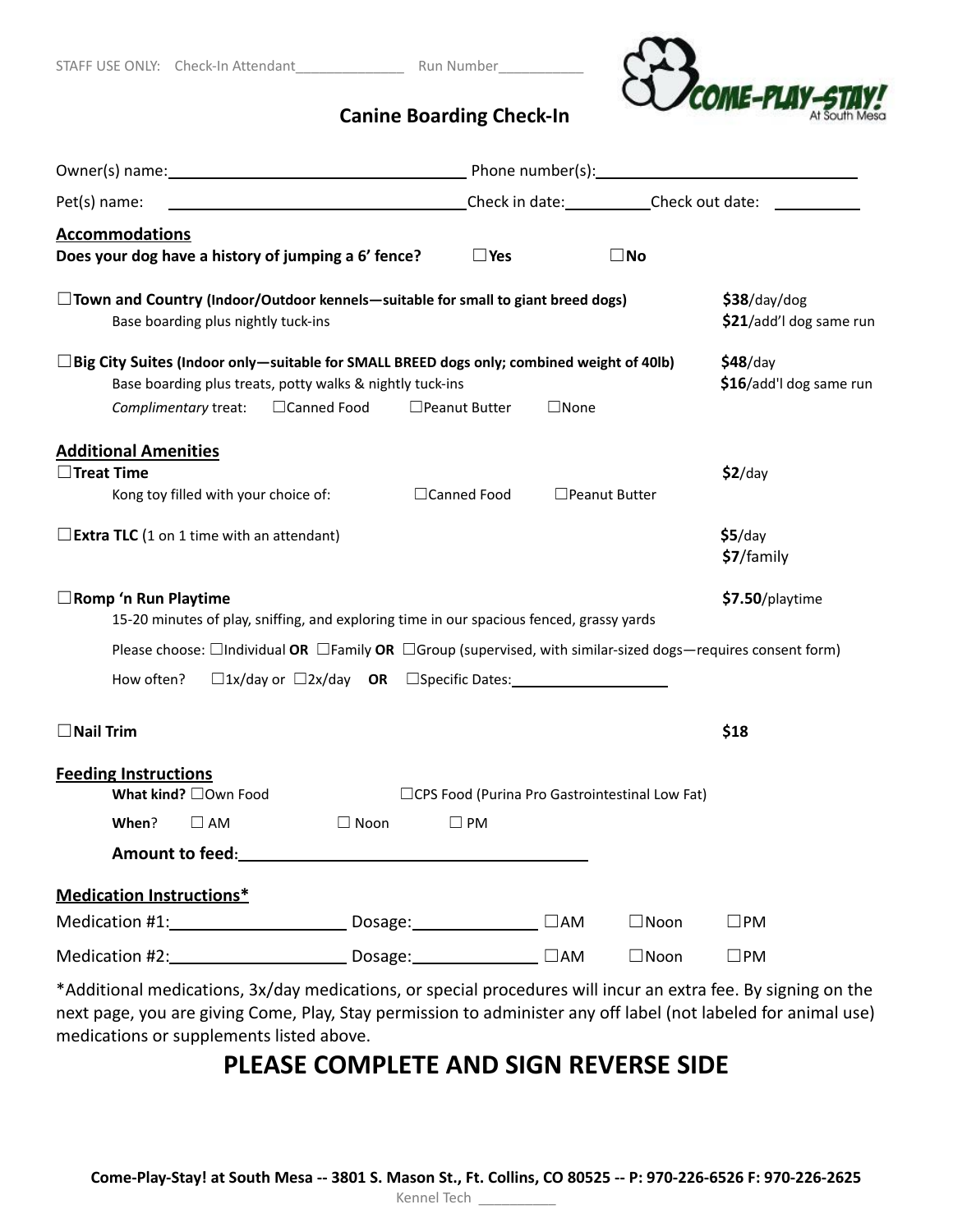## **Please list any Allergy, Health, or Medical Concerns**

## **Emergency phone number to reach owner:**

**Regular Veterinarian/Clinic:**

**Release:** (Please read and sign)

Reasonable precautions will be taken against communicable disease, illness, injury, escape, or death of this pet. South Mesa Veterinary Hospital/Come-Play-Stay and staff will not be held liable for problems that might develop provided reasonable care and precautions are followed. I agree that any medical problem that develops with my pet will be treated as necessary in accordance with routine procedures and I assume full financial responsibility for all such treatments. A South Mesa Veterinarian will make every attempt to contact me in the event that my pet needs medical attention. As required by the Colorado Department of Agriculture, PACFA Regulations, Description 16.00 G. 3., in the event of death, the facility will provide interim body care (cold storage at South Mesa Veterinary Hospital) until the owner is reached and final plans are made. I assume full financial responsibility for all medical treatment my pet needs, even if I cannot be contacted. South Mesa Veterinary Hospital/Come-Play-Stay is not liable for the loss, damage or destruction of personal belongings.

I understand that I will be charged for a full day of boarding on the day of drop-off and pick-up, unless I pick my pet up **before** 11:00 am Monday-Saturday, and I will always be charged for a full day of boarding on Sunday. I agree to pay in full with cash or credit card (we do not accept checks) at the time of pick up.

**Signed: Date:** 

*If you desire a limit on treatment, please state here:*

**Release for pets less than six (6) months of age:** I understand that, due to the young age of my pet, it may be more susceptible to disease as its immune system has not been completely developed.

**Signed: Date:**